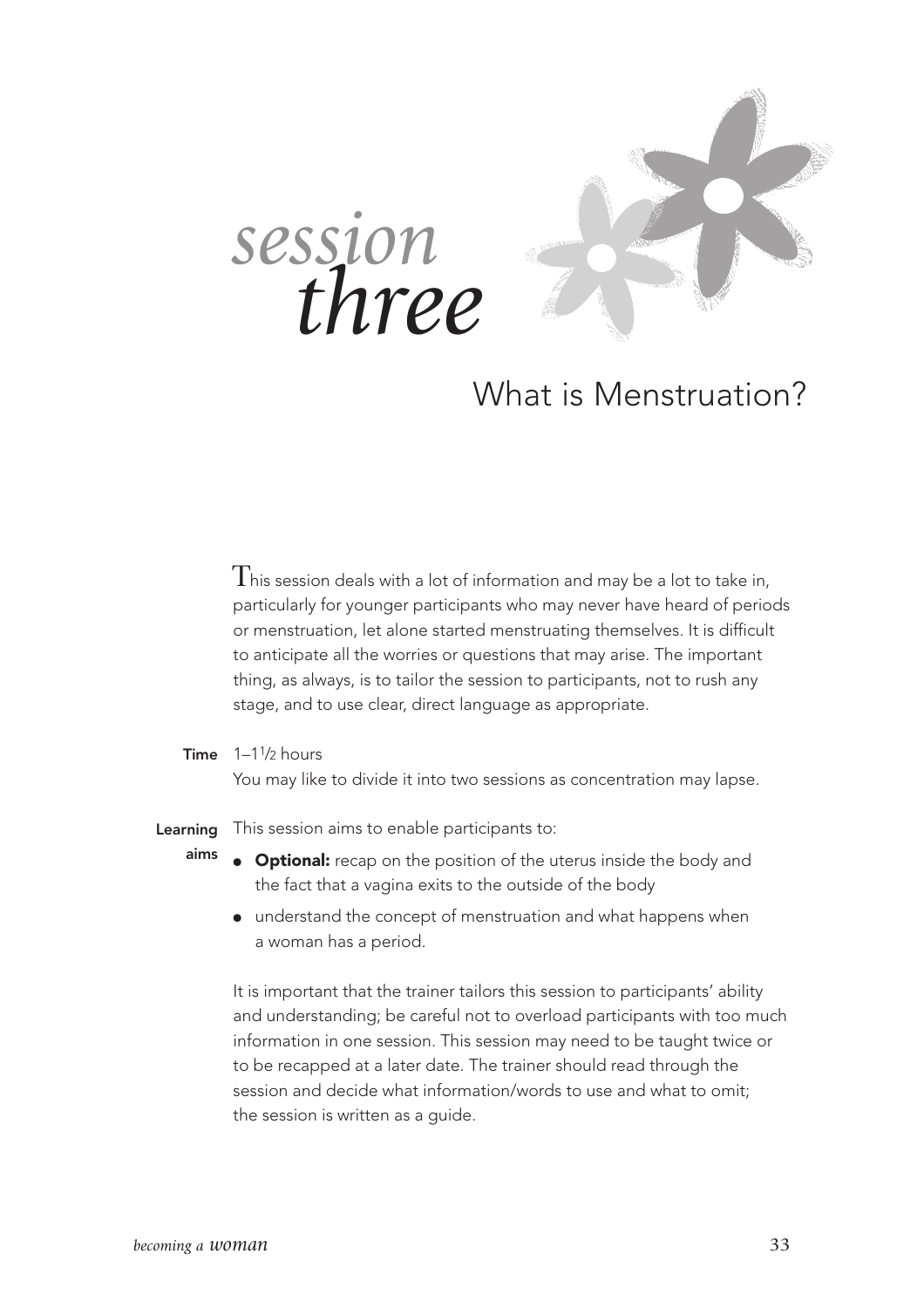#### Materials Recap

- Worksheet 5: Let's get dressed! (cut-out) As used in the previous session.
- Worksheet 9: Where is the uterus (OHP master)

If an overhead projector is not available, photocopy enough copies for each participant to have one, or enlarge to A3 size for group display.

#### New material

- Worksheet 10: The uterus (diagram) Enlarge to A3 size for group display.
- Worksheet 11: Our private parts
- Worksheet 12: The menstrual cycle
- red/brown marker pen

Photocopy enough copies of the worksheets for each participant to have a copy, or enlarge to A3 size for group display.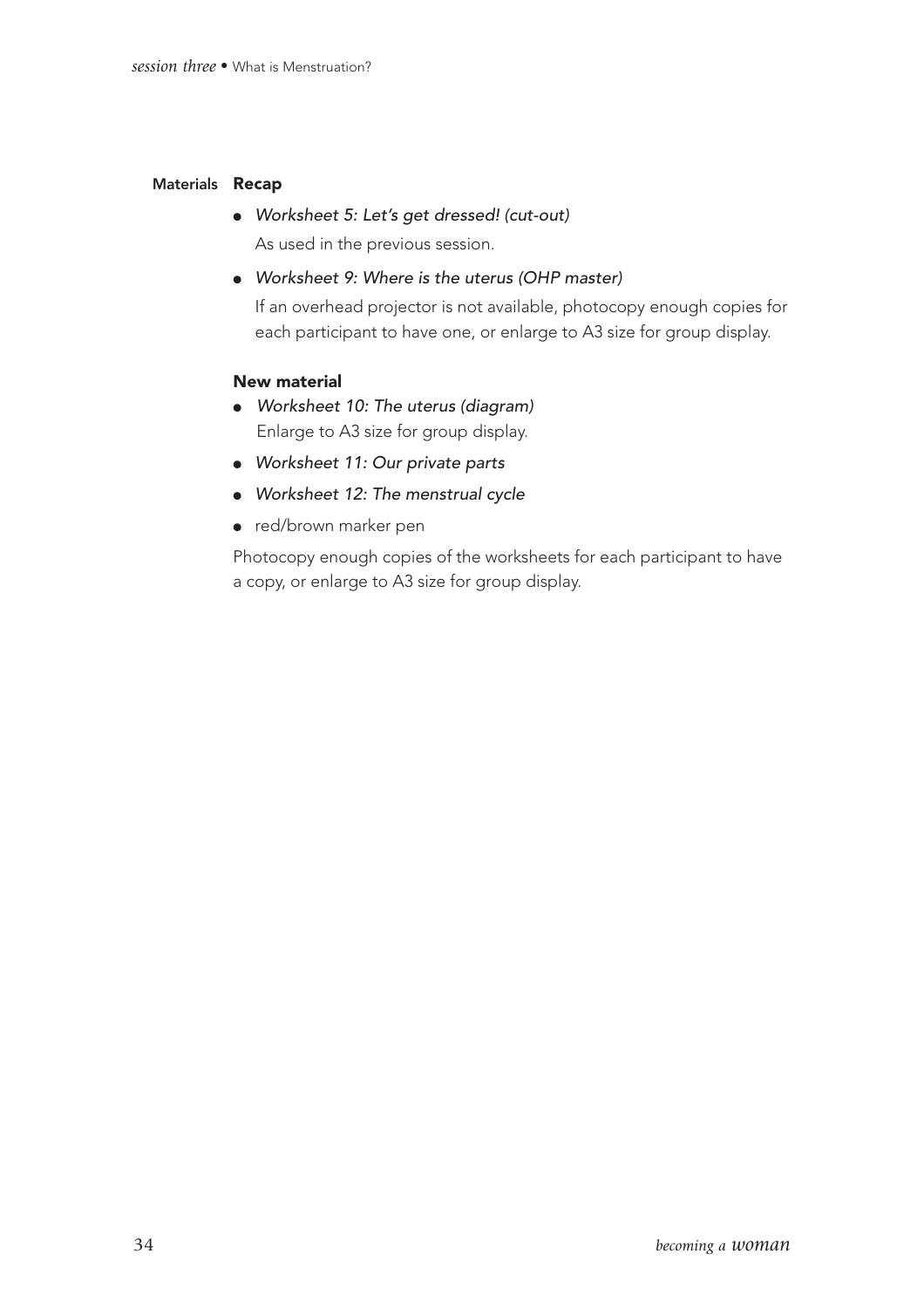### recap

#### Materials • Worksheet 5: Let's get dressed! (cut-out)

…if you have not done this exercise before.

● Worksheet 9: Where is the uterus? (OHP master)

If an overhead projector is not available, photocopy enough copies for each participant to have a copy, or enlarge to A3 size for group display. (Depending on the time available, and the age, ability and number of participants, the trainer can either:

i) enlarge the worksheet onto A3 card before the session begins, cut out [and colour-in] the clothing and 'dress' the model using the tabs provided for group display

or

ii) photocopy enough copies of the worksheet onto card beforehand for each participant or pair of participants to make a model each themselves).

Look again at Worksheet 9: Where is the uterus? and Worksheet 5: Let's get dressed! (cut-out) (if desired) to recap the position of uterus in the body.

Ask participants to show you the size of the uterus, and, making a fist, remind them that it is about the same size as the back of the hand. Place your fist (back of hand facing outwards) on the lower abdomen between the hip bones, explaining that this is where it is, but inside our bodies. Encourage participants to do the same exercise, explaining that their uterus will be about the same size as their fist, and that it is inside their bodies.

Explain that most women have a uterus, but that we cannot see it as it is inside our bodies. Mention where the vagina is, and reiterate that it leads from the uterus to the outside of their body.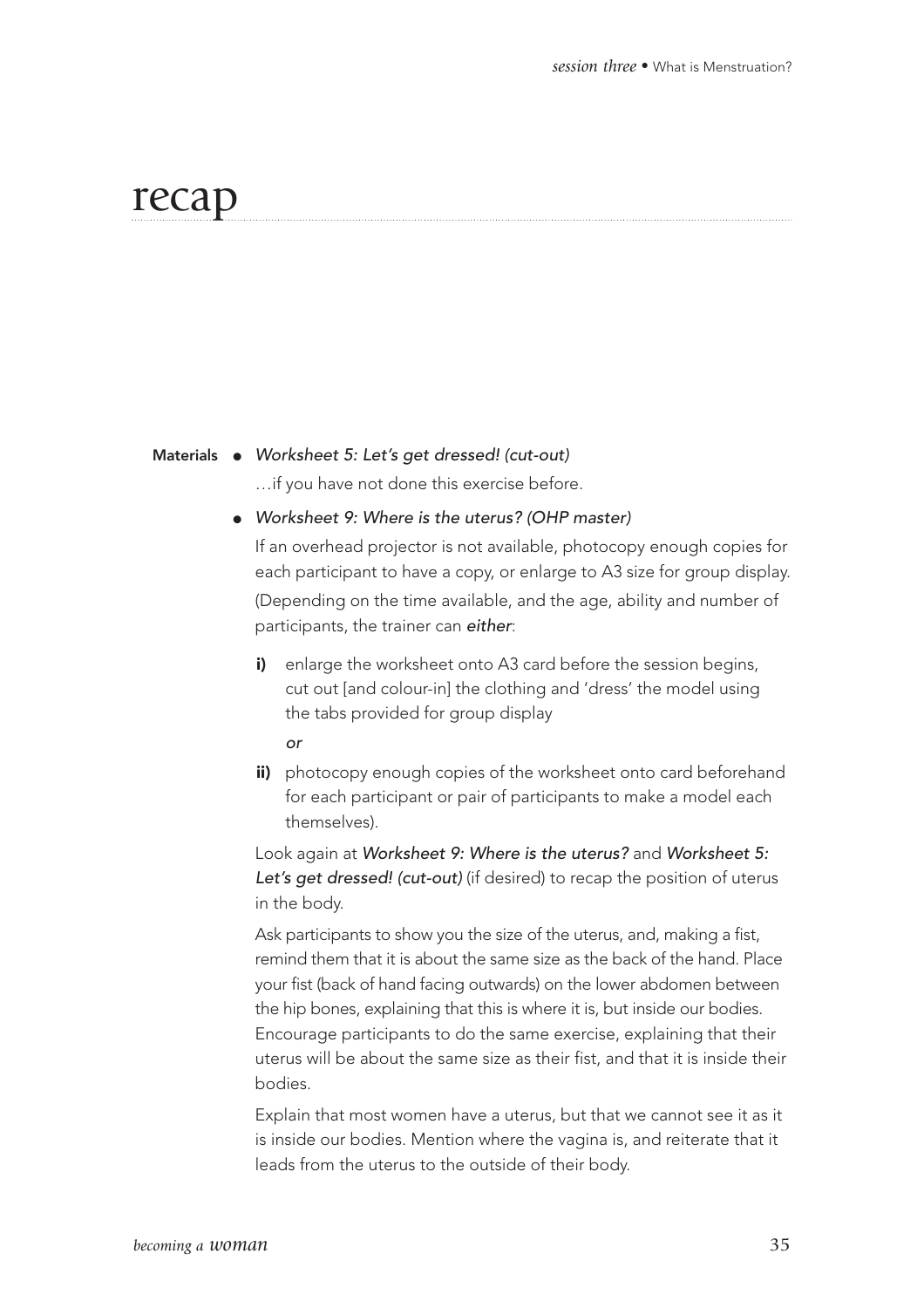# activity 3.1

### *What does the uterus do?*

#### Materials • Worksheet 10: The uterus (diagram)

Photocopy enough for each participant, and enlarge to A3 size for group display.

● red/brown marker pen

#### Guidance 1 Introduce participants to this session by telling them that you are going to talk about 'periods' or 'menstruation'. Elicit any knowledge that participants have about these two words to assess their learning needs. notes

2 Give a brief explanation of what happens when a girl/woman has a period, using your judgement to decide how much information is necessary, but remembering to use clear, direct and familiar language so as to avoid any confusion – you might explain, for example, to younger participants that a period is the name we use for a kind of **bleeding** that happens for a few days every month. The bleeding only happens to women and it comes from their vagina.

This idea may seem very alarming to some people, and you should use as much relaxed reassurance as necessary to explain that it does not, for example, mean that you have had an accident, or that you are poorly, and it isn't something to worry about. It is important that it happens as it is one of the things that should happen when a girl is growing into a woman.

3 Ask participants their age (if appropriate) and explain that girls usually start to have periods between the ages of 9 and 16, and that it is something that happens to most women, and will probably happen to them soon (if appropriate).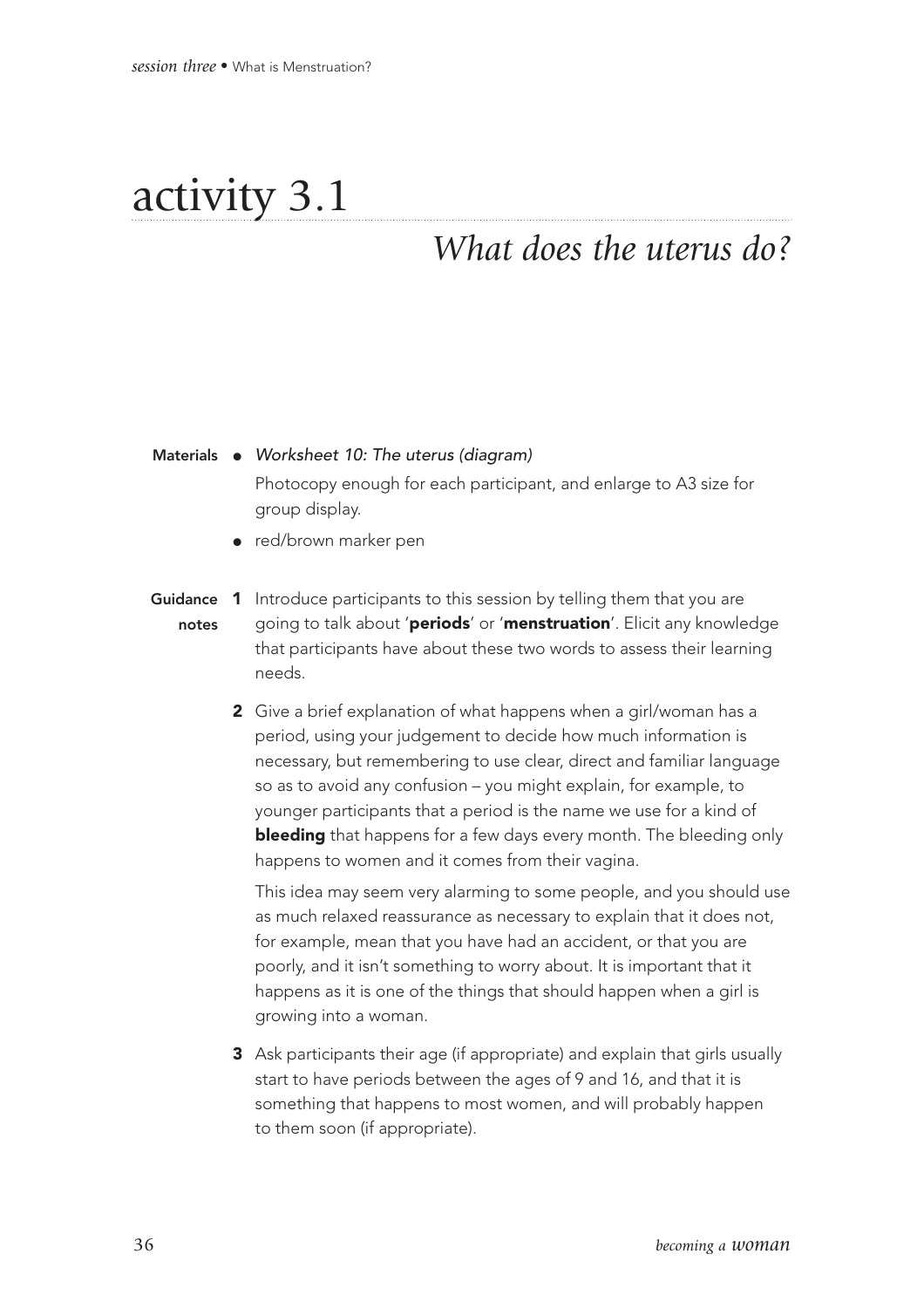#### activity 3.1 • *What does the uterus do?*

#### *continued*

Again, explain that a period is a positive thing, which shows that you are developing into a woman, that it is **part of getting older** and growing up. Explain that their body will go through a lot of changes and this is one of them: try to help them look at the onset of menstruation as a special time and something that happens to all women.

4 Distribute copies of, or display (as applicable) Worksheet 10: The uterus (diagram).

Read through the labels together, so that you can ensure that participants are not confused by the words. Using the diagram, show what happens when a woman has a period. Use the marker pen to draw the process that occurs when a period is due:

- a tiny egg leaves the ovary
- **•** it travels down the **fallopian tubes**
- show/draw the build up of blood on the wall of the uterus, explaining through your drawing that the **blood gets thicker** as the egg gets closer.

You can explain that the blood is acting as a 'bed' for the egg, somewhere soft for the egg to sit in – draw this on the sheet.

In the end you will have a thickened **uteral lining** and an egg sitting in one side.

You may like to use more than one copy of the worksheet to explain. Do whatever you think necessary to convey the message.

5 You may think it is worth asking participants to come and draw the path of the egg to the **uterus/womb** on another copy of the diagram to make sure that they have understood. It may help some participants to remember if they have their own copy of the worksheet to draw on.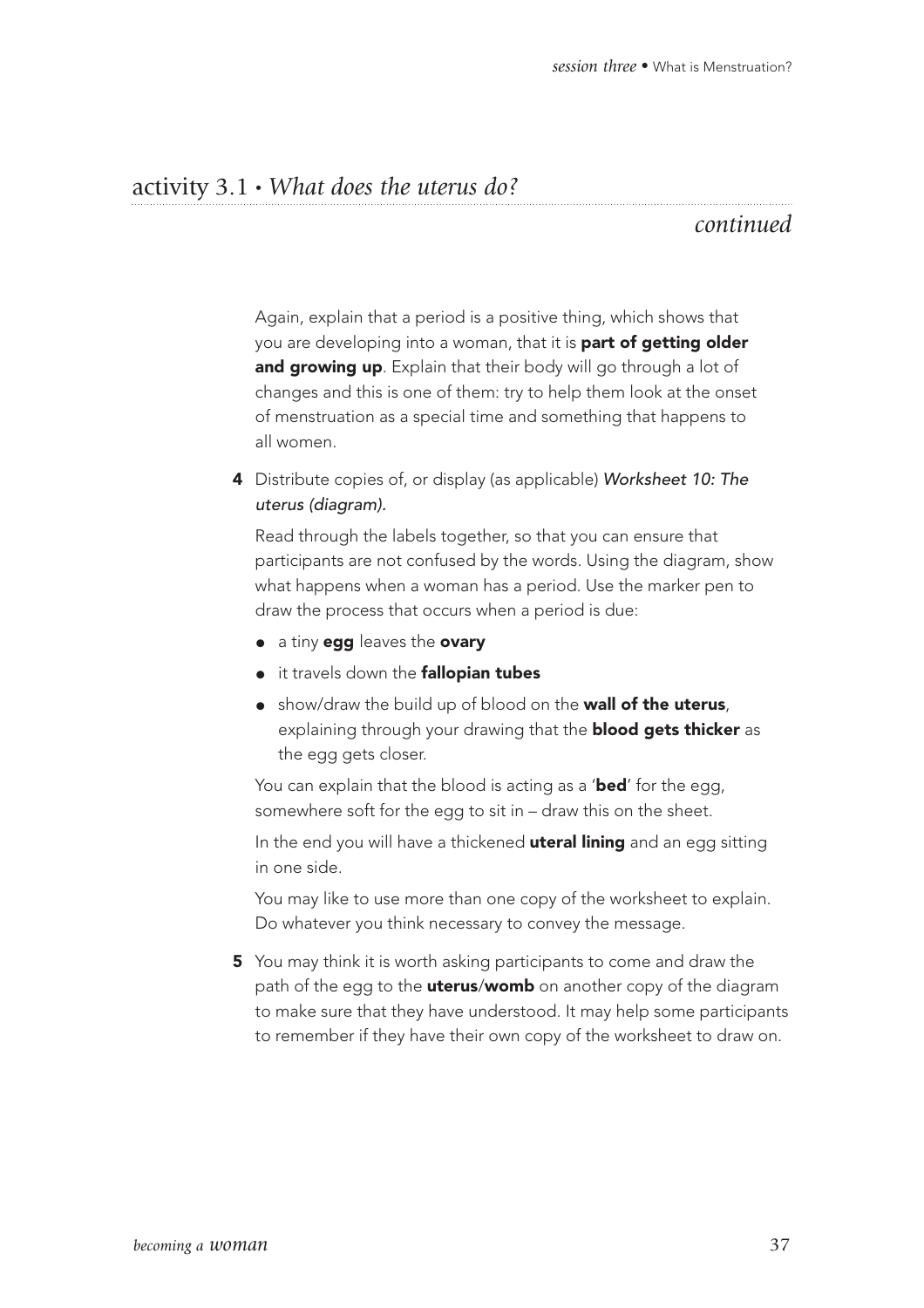## activity 3.2 *Periods: What is happening to me?*

#### Materials • Worksheet 10: The uterus (diagram) Photocopy several A3 copies for illustrative purposes.

- Worksheet 11: Our private parts Photocopy enough for each participant and enlarge to A3 size for group display. Make about six large copies.
- red/brown marker pen
- Guidance 1 Explain clearly that it takes a few days for an egg to travel to the uterus. At certain times of the month the body does not want the egg or blood in the uterus, therefore it gets rid of it. You could explain that after the egg has got to the uterus and had a little rest, the body does not want it and gets rid of it. This is called a period. notes

The body gets rid of the blood through the vagina.

2 Ask participants if they can remember where the vagina is. Use Worksheet 11: Our private parts to clarify if necessary, saying the vagina is in the 'private areas' (use language appropriate to participants) between the legs.

It is important that you emphasise that:

- it is a different kind of blood and bleeding to that experienced when, for example, you cut your finger. To reiterate this, point out that the blood is more reddish brown than normal blood and that it may be thicker, have a different texture, feel different
- $\bullet$  it is a healthy thing happening; this blood is not wanted by the body, and it will not hurt participants – they will not die, it is not bad.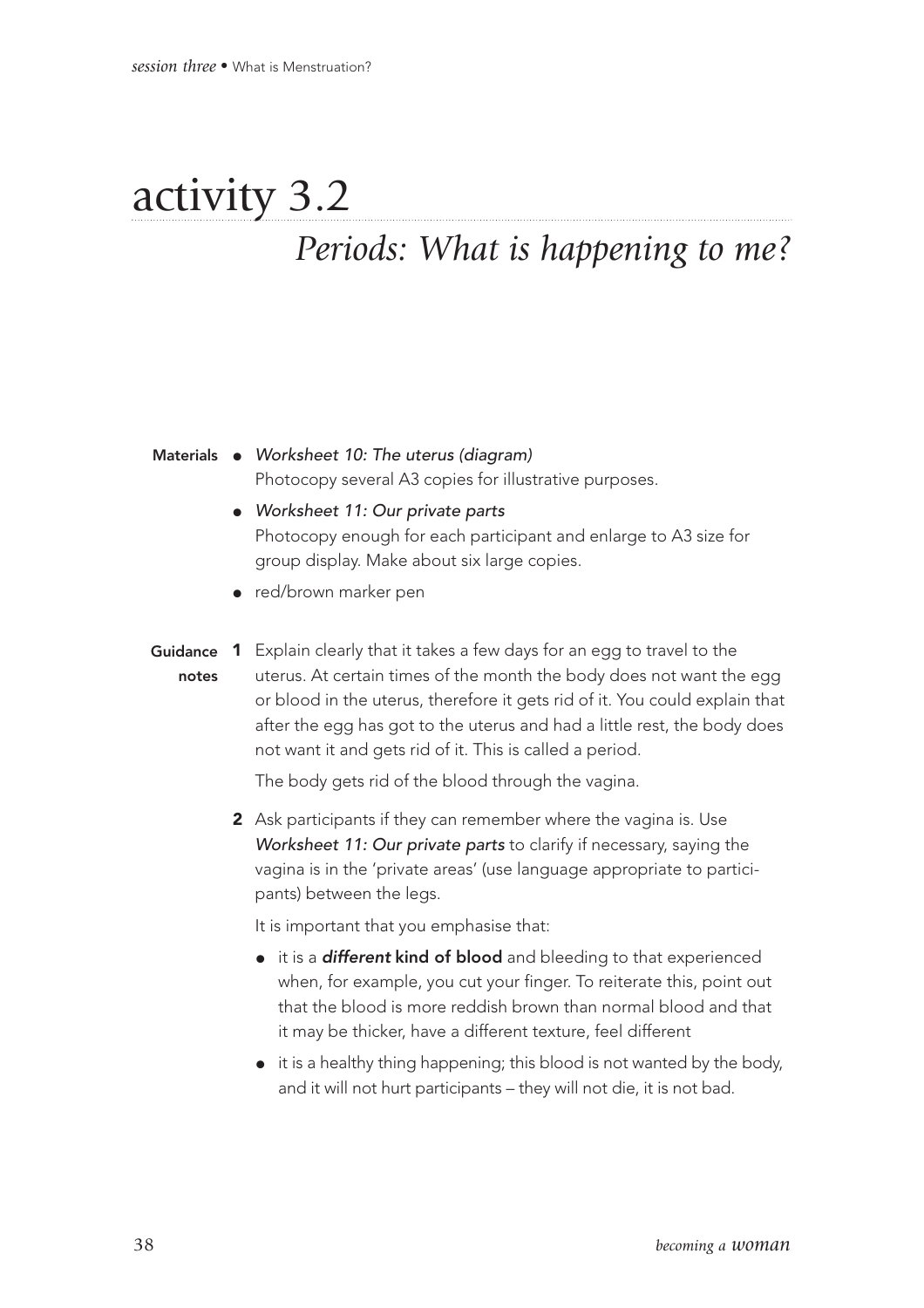#### activity 3.2 • *Periods: What is happening to me?*

#### *continued*

- 3 Using the marker pen and further photocopies of Worksheet 10: The uterus (a diagram), illustrate the body getting rid of the blood: on the first sheet draw a full lining of the uterus and some blood leaving the vagina; repeat on the next picture, this time with less blood lining the uterus and some coming from the vagina; continue showing less blood lining the uterus and some leaving the vagina, until there is no blood lining the uterus.
- 4 Explain that participants will see the blood in their pants, it will leave a brownish stain. They will have started their period or started to menstruate.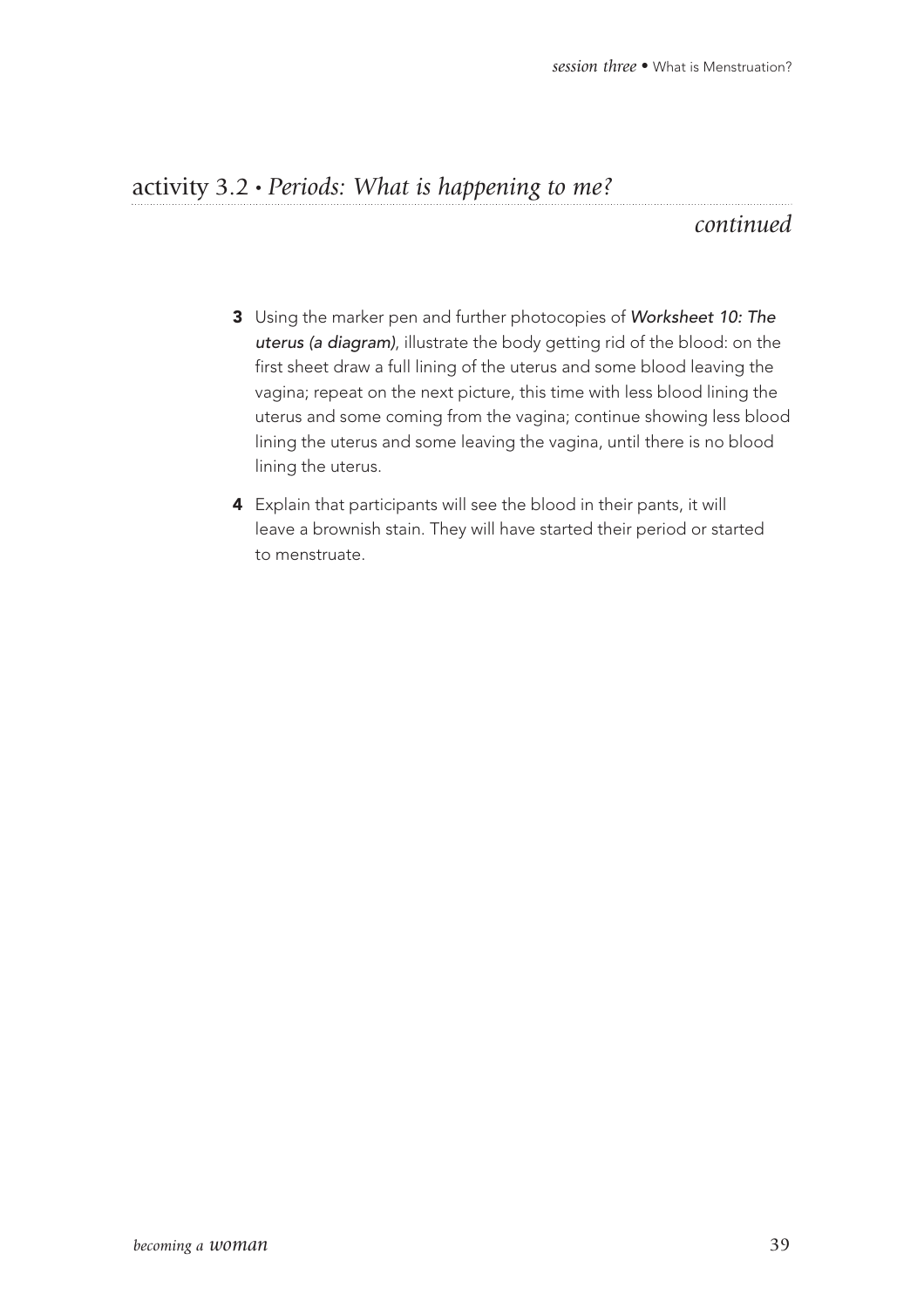# activity 3.3

## *How often and for how long?*

#### Materials • Worksheet 12: The menstrual cycle

Photocopy enough for each participant and enlarge to A3 size for group display.

- red/brown marker pen
- Guidance 1 Display your A3 copy of Worksheet 12: The menstrual cycle, which shows a calendar, one month drawn as a circle to show the continuous process of menstruating for a woman. Explain to participants what it is, that each segment represents a day, each dividing line a night's sleep. notes

You may think it appropriate to remind participants that there are 7 days in each week, and usually about 30 or 31 days (about 4 weeks) in a month. A woman's body has a calendar of about 28 days, and bleeding will occur during that time.

- 2 On the A3 copy, shade five days in red and explain that out of all of the days in the month they will only have a period for about five of them. Explain that the 'blood' comes out gradually, and that's why it usually takes about five days.
- 3 It can be reassuring to any participants who are worried, to emphasise, using the worksheet, that there are many days when participants will not have a period.
- 4 Explain to participants that once the period has finished, the process repeats itself, that another egg leaves the ovary and the uterus produces a lining for the egg to rest in – after 28 days they will have another period.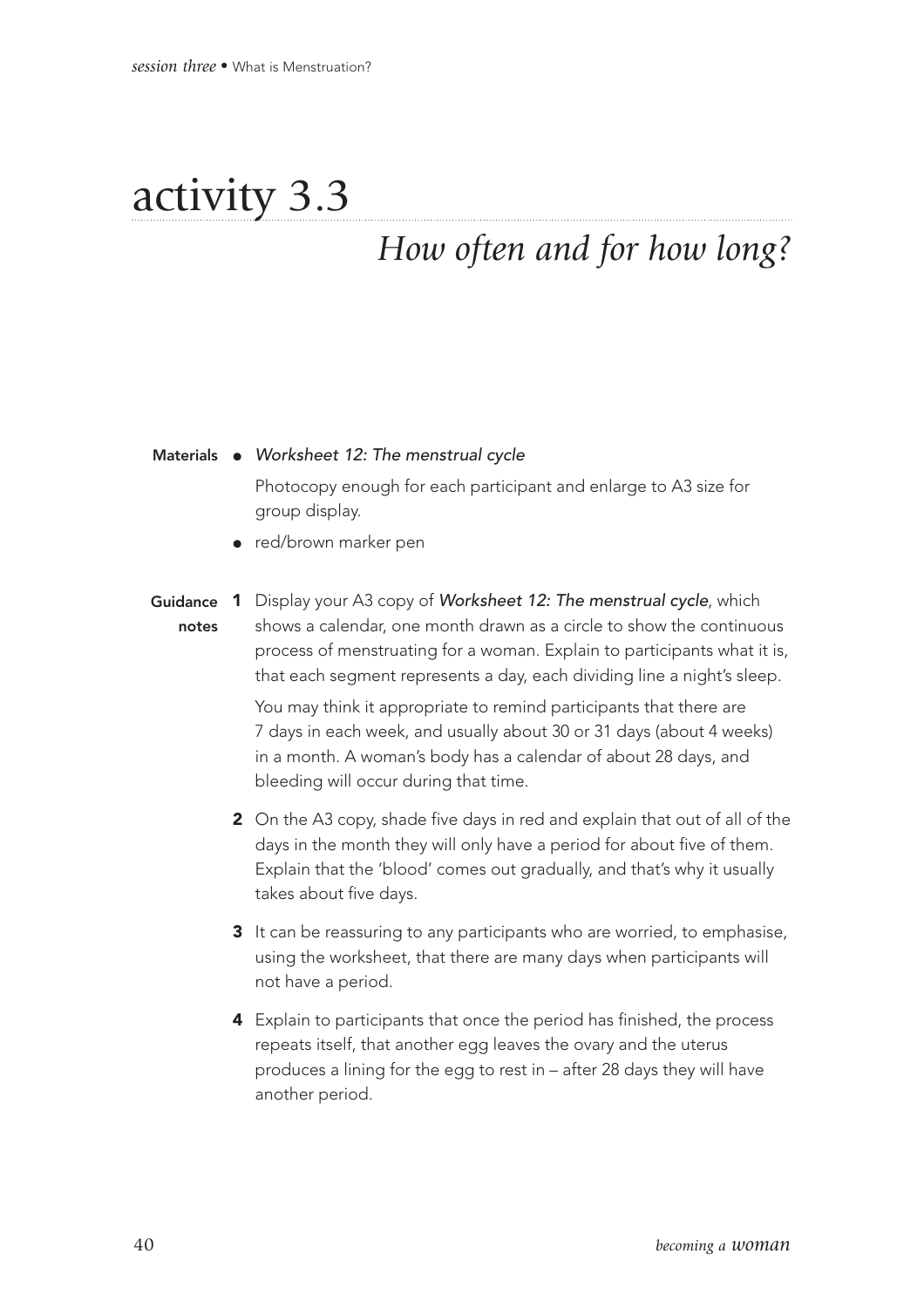#### activity 3.3 • *How often and for how long?*

#### *continued*

**5** Distribute a copy of the worksheet to each participant. Together, or individually, count 28 days, colouring in the five days of each month when they are likely to get bleeding.

Explain that usually, but not always, women have a period **about every** 28 days until they are much older.

You could represent a five day period by drawing five sun and moons on a sheet of paper, explaining that it would last for five sleeps. Stress that there are many sleeps when they will not have a period.

- 6 It is important to remember and to point out that all women are different. Trainers need to pre-empt the possibility of irregular periods, and mention that often, when girls start to have their periods they may not come as regularly as this. Girls, with or without learning difficulties, having accepted the idea of having a period, may be concerned if they do not have them in just the way they were told. Try to 'cover your bases' and theirs by warning them that it may not always be regular, particularly when they start their periods.
- **7** Finish the session by eliciting the information about periods that you have just looked at, from the students. This will enable you to assess how successful the teaching has been, and may throw up any confusion and give you a chance to address it.

Ensure the main points are highlighted:

- the natural physical process:
	- an egg is released by the ovaries
	- the uterus makes a build up of blood inside the body
	- the egg rests in the thickened wall of the uterus
	- the blood is not wanted, so the body gets rid of it through the vagina
- this **blood is not harmful**, and is not going to hurt you
- the blood will be a reddish brown colour
- the blood will come out between the legs
- you may see the blood in your pants